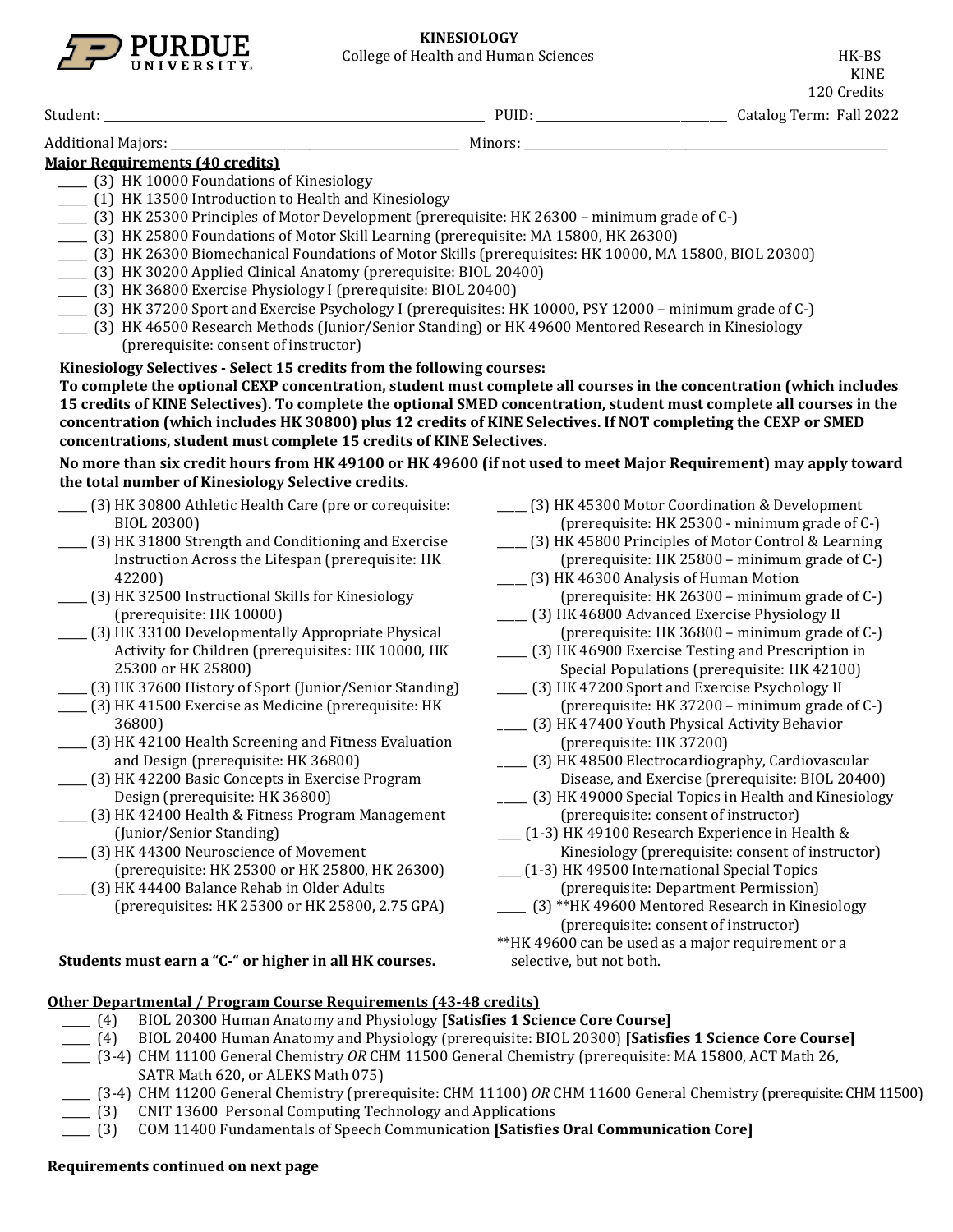| $\equiv$ (3) | Culture & Diversity Selective – select from list                                                            |
|--------------|-------------------------------------------------------------------------------------------------------------|
|              | (4-3) ENGL 10600 First-Year Composition OR ENGL 10800 Accelerated First-Year Composition [Satisfies Written |
|              | <b>Communication Core] and [Information Literacy Core]</b>                                                  |
| $- (3)$      | MA 15800 Precalculus - Functions and Trigonometry (prerequisite: ACT Math 24, SATR Math 570,                |
|              | ALEKS Math 060, or MA 15300 minimum grade C-) [Satisfies Quantitative Reasoning Core]                       |
| $-$ (4)      | PHYS 22000 General Physics                                                                                  |
| $-$ (3)      | PSY 12000 Elementary Psychology [Satisfies Behavioral/Social Science Core]                                  |
| $-$ (3)      | STAT 30100 Elementary Statistical Methods                                                                   |
| $-$ (3)      | [Humanities Core] - select from University list                                                             |
|              | [Science, Technology & Society Core] - select from University list<br>$\frac{1}{2}$ (1-3) $\frac{1}{2}$     |

#### **Electives (32-37 credits)**

#### **OPTIONAL CONCENTRATION IN CLINICAL EXERCISE PHYSIOLOGY (CEXP)**

(33 credits - includes 15 credits of Kinesiology Selectives)

- \_\_\_\_\_ (3) HK 22200 Foundations for the Health & Fitness Professional (prerequisite: BIOL 20300)
- \_\_\_\_\_ (1) HK 26900 Career Development and Preparation for the Health and Fitness Fields (Junior/Senior Standing)
- \_\_\_\_\_ (3) HK 31800 Strength & Conditioning and Exercise Instruction Across the Lifespan (prerequisite: HK 42200) **Satisfies Kinesiology Selective**
- \_\_\_\_\_ (2) HK 41100 Clinical Applications of Health/Fitness Concepts III (prerequisites: HK 42200, HK 46900)
- \_\_\_\_\_ (3) HK 42100 Health Screening & Fitness Evaluation and Design (prerequisite: HK 36800) **Satisfies Kinesiology Selective**
- \_\_\_\_\_ (3) HK 42200 Basic Concepts in Exercise Program Design (prerequisite: HK 36800) **Satisfies Kinesiology Selective**
- \_\_\_\_\_ (3) HK 46900 Exercise Testing & Prescription in Special Populations (prerequisite: HK 42100) **Satisfies Kinesiology Selective**

\_\_\_\_\_ (3) HK 48500 Electrocardiography, Cardiovascular Disease, & Exercise (prerequisite: BIOL 20400)

# **Satisfies Kinesiology Selective**

- \_\_\_\_\_ (9) HK 49201 Internship for Exercise and Health (400 hour internship; prerequisites: HK 26900, HK 41100, consent of instructor)
- \_\_\_\_\_ (3) NUTR 30300 Essentials of Nutrition

#### **Electives if completing the CEXP concentration (14-19 credits)**

|  | $\frac{1}{\sqrt{2}}$ ( ) $\frac{1}{\sqrt{2}}$ ( ) $\frac{1}{\sqrt{2}}$ ( ) $\frac{1}{\sqrt{2}}$ ( ) $\frac{1}{\sqrt{2}}$ ( ) $\frac{1}{\sqrt{2}}$ ( ) $\frac{1}{\sqrt{2}}$ |  |
|--|----------------------------------------------------------------------------------------------------------------------------------------------------------------------------|--|
|  | $\frac{1}{1}$ ( ) $\frac{1}{1}$ ( ) $\frac{1}{1}$ ( ) $\frac{1}{1}$ ( ) $\frac{1}{1}$ ( ) $\frac{1}{1}$ ( ) $\frac{1}{1}$ ( ) $\frac{1}{1}$ ( ) $\frac{1}{1}$              |  |
|  |                                                                                                                                                                            |  |

#### **OPTIONAL CONCENTRATION IN SPORTS MEDICINE (SMED)**

(19 credits – includes 3 credits of Kinesiology Selective)

- \_\_\_\_\_ (4) BIOL 11000 Fundamentals of Biology I
- \_\_\_\_\_ (1) HK 28500 Fieldwork in Athletic Training Collegiate (pre or corequisite: HK 30800)
- \_\_\_\_\_ (1) HK 28600 Fieldwork in Athletic Training Secondary School (pre or corequisite: HK 30800)
- \_\_\_\_\_ (1) HK 28700 Fieldwork in Athletic Training Clinic/Industry (pre or corequisite: HK 30800)
- \_\_\_\_\_ (3) HK 30800 Athletic Health Care (pre or corequisite: BIOL 20300) **Satisfies Kinesiology Selective**
- \_\_\_\_\_ (3) HSCI 13100 Introduction to Medical Terminology
- \_\_\_\_\_ (3) NUTR 30300 Essentials of Nutrition
- \_\_\_\_\_ (3) PUBH 20500 Basic Public Health Studies

#### **Electives if completing the SMED concentration (16-21 credits)**

|  | $\frac{1}{1}$ ( ) $\frac{1}{1}$ ( ) $\frac{1}{1}$ ( ) $\frac{1}{1}$ ( ) $\frac{1}{1}$ ( ) $\frac{1}{1}$ ( ) $\frac{1}{1}$ |  |
|--|---------------------------------------------------------------------------------------------------------------------------|--|
|  |                                                                                                                           |  |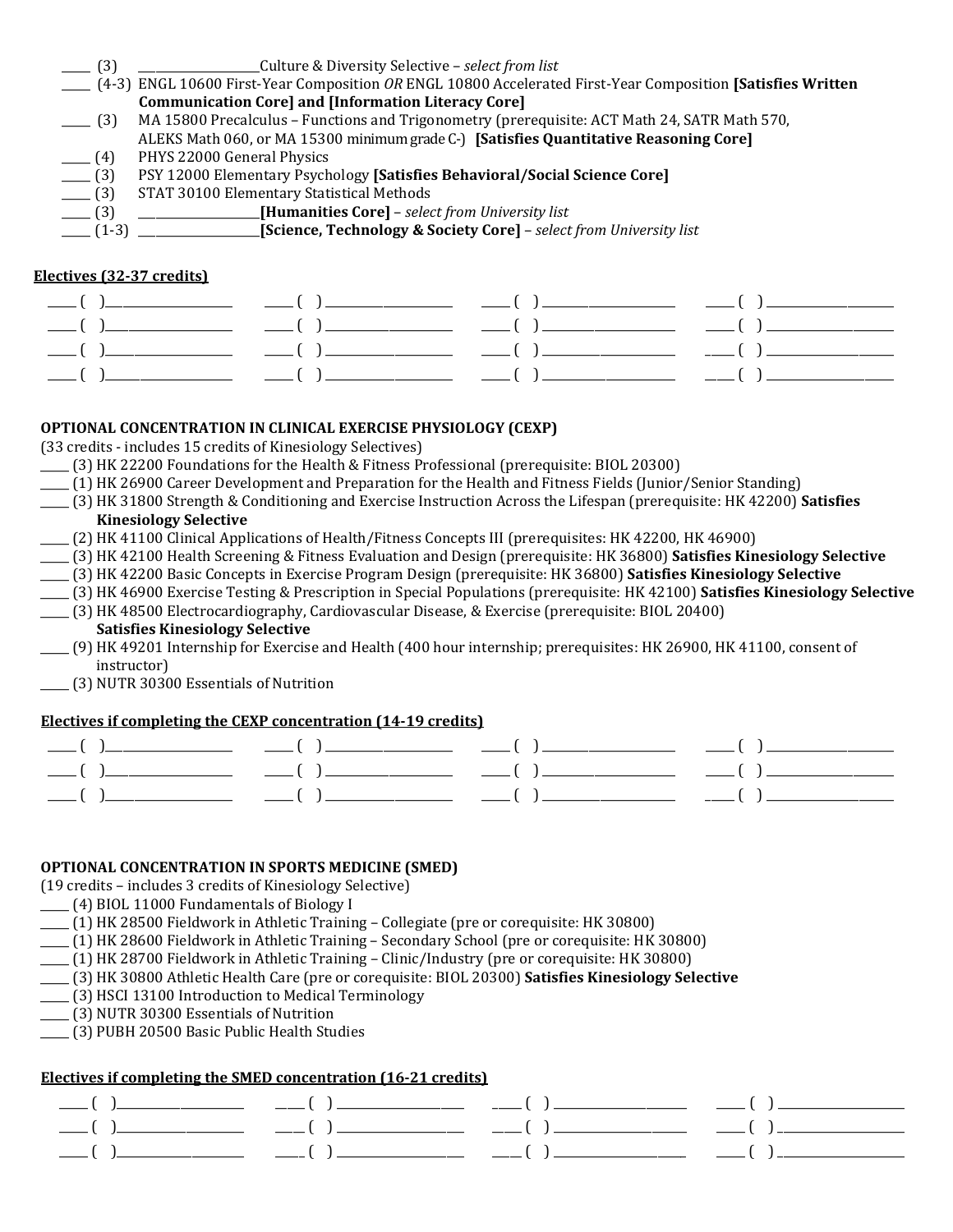### **Students must earn a "C-" or higher in all HK courses.**

**At least 32 credits of Purdue coursework required at 30000 level or higher.** 

*KINE includes 30 credits (if taken at Purdue). Kinesiology with the Clinical Exercise Physiology Concentration includes 44 credits (if taken at Purdue). Kinesiology with the Sports Medicine Concentration includes 33 credits (if taken at Purdue)*

#### **120 semester credits required for Bachelor of Science degree.**

University Foundational Learning Outcomes List:

<https://www.purdue.edu/provost/students/s-initiatives/curriculum/courses.html>

- Culture & Diversity Selective List 3 credits \*AAS 27100 Introduction To African American Studies AAS 27700 African American Popular Culture AAS 37000 Black Women Rising AAS 37100 The African American Experience (variable topics) AAS 37300 Issues In African American Studies (variable topics) AAS 37600 The Black Male ANTH 20500 Human Cultural Diversity ANTH 21200 Culture, Food And Health ANTH 23000 Gender Across Cultures ANTH 34000 Global Perspectives On Health ANTH 37900 Native American Cultures \*ASAM 24000 Introduction To Asian American Studies ASAM 34000 Contemporary Issues In Asian American Studies ASL 28000 American Deaf Community: Language, Culture, And Society \*CHNS 28000 Topics In Chinese Civilization And Culture (variable topics) COM 22400 Communicating In The Global Workplace COM 30300 Intercultural Communication COM 37600 Communication And Gender COM 38100 Gender And Feminist Studies In Communication HDFS 28000 Diversity In Individual And Family Life \*HIST 21000 The Making Of Modern Africa \*HIST 24000 East Asia And Its Historic Tradition \*HIST 24100 East Asia In The Modern World
- \*HIST 24300 South Asian History And Civilizations
- \*HIST 24500 Introduction To The Middle East History And Culture
- \*HIST 24600 Modern Middle East And North Africa
- \*HIST 27100 Introduction to Colonial Latin American History (1492- 1810)
- \*HIST 27200 Introduction to Modern Latin American History (1810 to the present)
- \*HIST 34400 History Of Modern Japan
- HIST 36600 Hispanic Heritage Of The United States
- \*HIST 37700 History And Culture Of Native America
- \*JWST 33000 Introduction To Jewish Studies
- LALS 25000 Introduction To Latin American And Latino Studies \*PHIL 22500 Philosophy and Gender
- \*PHIL 24200 Philosophy, Culture, And The African American Experience POL 22200 Women, Politics, And Public Policy
- PSY 23900 The Psychology Of Women (prerequisite: PSY 12000)
- PSY 33500 Stereotyping And Prejudice (prerequisite: PSY 12000 & 24000) SOC 31000 Race And Ethnicity
- SOC 33900 Sociology Of Global Development
- SOC 45000 Gender Roles In Modern Society
- \*WGSS 28000 Women's, Gender, and Sexuality Studies: An Introduction WGSS 38000 Comparative Studies in Gender And Culture WGSS 38100 Women Of Color In The United States WGSS 38300 Women, Work, And Labor
- Study Abroad Course upon approval of HK department

\*Also meets University Humanities Core

| 32 Credits @ 30000 Level: |    |  |  |  |
|---------------------------|----|--|--|--|
| KINE HK Courses*          | 27 |  |  |  |
| STAT 30100*               |    |  |  |  |
|                           |    |  |  |  |
|                           |    |  |  |  |
|                           |    |  |  |  |
|                           |    |  |  |  |
| <b>TOTAL</b>              |    |  |  |  |

*\* Assuming no transfer credits.*

A student may elect the Pass / Not-Pass (P/NP) grading option for elective courses only, unless an academic unit requires that a specific departmental course/s be taken P/NP. Students may elect to take University Core Curriculum courses P/NP; however, some major Plans of Study require courses that also fulfill UCC foundational outcomes. In such cases, students may not elect the P/NP option. A maximum of 24 credits of elective courses under the P/NP grading option can be used toward graduation requirements. For further information, students should refer to the College of Health and Human Sciences P/NP Policy.

Students are encouraged to use this advising worksheet as a resource when planning progress toward completion of degree requirements. An Academic Advisor may be contacted for assistance in interpreting this worksheet. This worksheet is not an academic transcript, and it is not official notification of completion of degree or certificate requirements. The University Catalog is the authoritative source for displaying plans of study. The student is ultimately responsible for knowing and completing all degree requirements

KINE 5/2022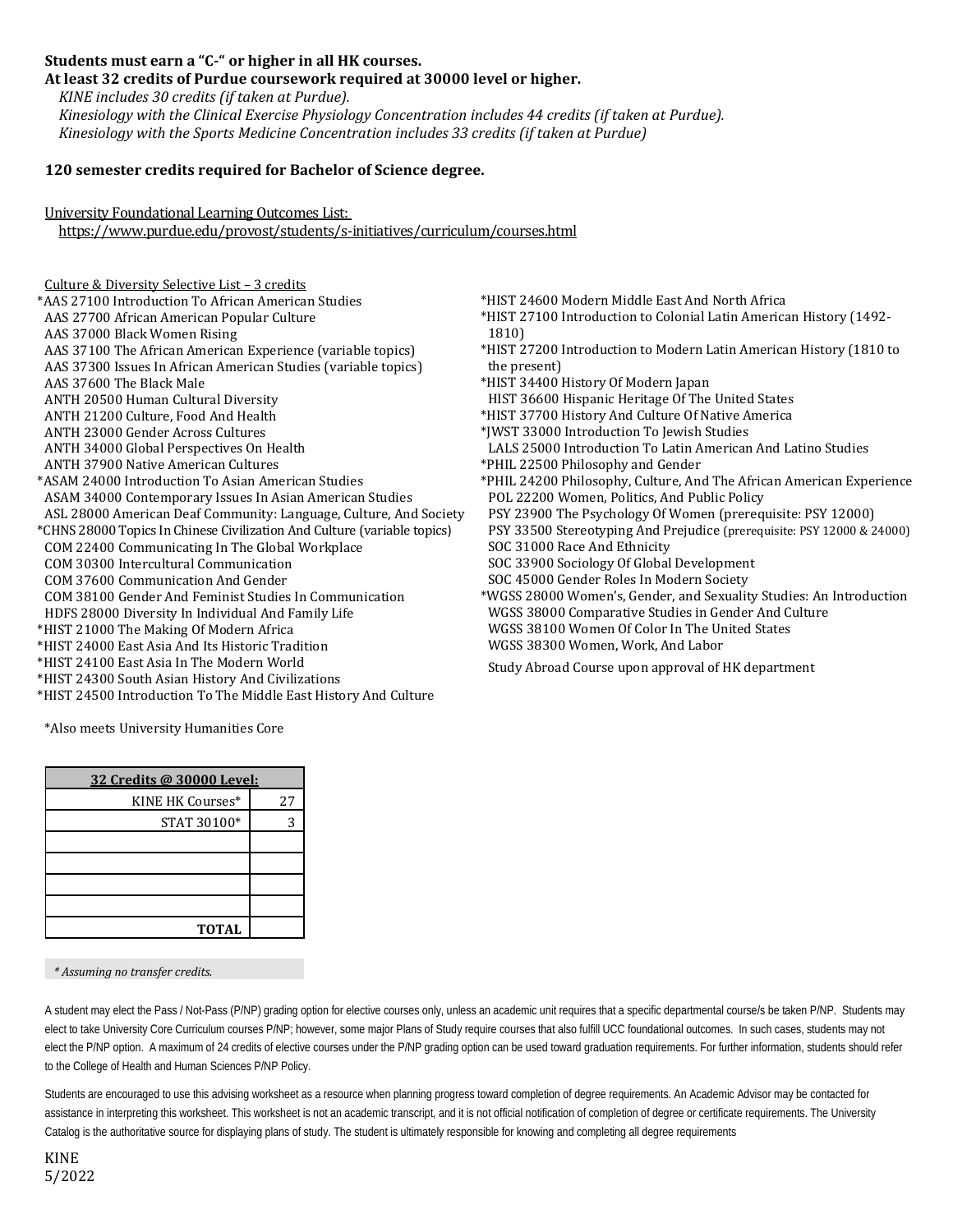

Kinesiology<br>
https://www.indergraduate/majors/html //www.index.com/html //www.index.com/html //www.index.com/html //www.in<br>
HK-BS/html //www.index.com/html //www.index.com/html //www.index.com/html //www.index.com/html //w [www.purdue.edu/hhs/hk/under](http://www.purdue.edu/hhs/hk/undergraduate/majors)graduate/majors

Suggested Arrangement of Courses:

|       | Credits   Fall 1st Year                  | Prerequisite                |    | Credits Spring 1st Year                 | Prerequisite      |
|-------|------------------------------------------|-----------------------------|----|-----------------------------------------|-------------------|
| 4     | BIOL 20300 $*$ (Fall Only) <sup>cc</sup> |                             |    | BIOL 20400* (Spring Only) <sup>cc</sup> | <b>BIOL 20300</b> |
| 3     | CNIT $13600^{\circ}$                     |                             | 3  | COM $11400*cc$                          |                   |
| 4-3   | ENGL $10600*^{cc}$ or ENGL $10800*^{cc}$ |                             | 3  | <b>HK 10000<sup>cc</sup></b>            |                   |
| 4     | <b>HK 13500</b>                          |                             | 3  | PSY 12000* <sup>cc</sup>                |                   |
| 3     | MA 15800* <sup>cc</sup>                  | ACT Math 24, SATR Math 570, | 3  | Elective                                |                   |
|       |                                          | ALEKS Math 060, or          |    |                                         |                   |
| 14-15 |                                          | MA 15300 (C- or higher)     | 16 |                                         |                   |

|           | <b>Credits</b> Fall 2nd Year | Prerequisite                |       | <b>Credits</b> Spring 2nd Year | Prerequisite                        |
|-----------|------------------------------|-----------------------------|-------|--------------------------------|-------------------------------------|
| $3-4$     | CHM $11100^{\circ c}$ or     |                             | $3-4$ | $CHM 11200cc$ or               | CHM 11100                           |
|           | CHM 11500 <sup>cc</sup>      | ACT Math 26, SATR Math 620, |       | CHM 11600 <sup>cc</sup>        | CHM 11500                           |
|           |                              | ALEKS Math 075, or MA 15800 | 3     | <b>HK 26300</b>                | BIOL 20300. HK 10000 & MA 15800     |
| 3         | <b>HK 30200</b>              | <b>BIOL 20400</b>           | 3     | HK 37200                       | HK 10000 & PSY 12000 (C- or higher) |
| 3         | <b>HK 36800</b>              | <b>BIOL 20400</b>           | 3     | Elective                       |                                     |
| 3         | <b>Elective</b>              |                             | 3     | Elective                       |                                     |
| 3         | <b>Elective</b>              |                             |       |                                |                                     |
|           |                              |                             |       |                                |                                     |
| $15 - 16$ |                              |                             | 15-16 |                                |                                     |

|    | Credits   Fall 3rd Year | Prerequisite            |    | Credits Spring 3rd Year                  | Prerequisite               |
|----|-------------------------|-------------------------|----|------------------------------------------|----------------------------|
| 3  | <b>HK 25300</b>         | HK 26300 (C- or higher) |    | <b>Culture &amp; Diversity Selective</b> |                            |
| 4  | <b>PHYS 22000</b>       |                         | 3  | <b>HK 25800</b>                          | HK 26300 & MA 15800        |
| 3  | <b>STAT 30100</b>       |                         | 3  | HK 46500 or                              | Junior/Senior Standing     |
| 3  | Elective                |                         |    | HK 49600                                 | <b>Instructor Approval</b> |
| 3  | Elective                |                         | 3  | <b>Kinesiology Selective</b>             |                            |
|    |                         |                         | 3  | Elective                                 |                            |
|    |                         |                         |    |                                          |                            |
| 16 |                         |                         | 15 |                                          |                            |

|    | Credits Fall 4th Year        | Prerequisite |         | Credits Spring 4th Year        | Prerequisite |
|----|------------------------------|--------------|---------|--------------------------------|--------------|
| 3  | Humanities*                  |              | 3       | <b>Kinesiology Selective</b>   |              |
| 3  | <b>Kinesiology Selective</b> |              | 3       | Kinesiology Selective          |              |
| 3  | <b>Kinesiology Selective</b> |              | $1-3$   | Science, Technology & Society* |              |
| 3  | Elective                     |              | 3       | Elective                       |              |
| 3  | Elective                     |              | 3       | Elective                       |              |
|    |                              |              |         | Elective                       |              |
|    |                              |              |         |                                |              |
| 15 |                              |              | $14-16$ |                                |              |

 $cc =$  Critical Course

Important Sequence of Classes

\*Satisfies a University Foundational Learning Outcome

120 semester credits required for Bachelor of Science degree. Students must earn a "C-" or higher in all required HK courses.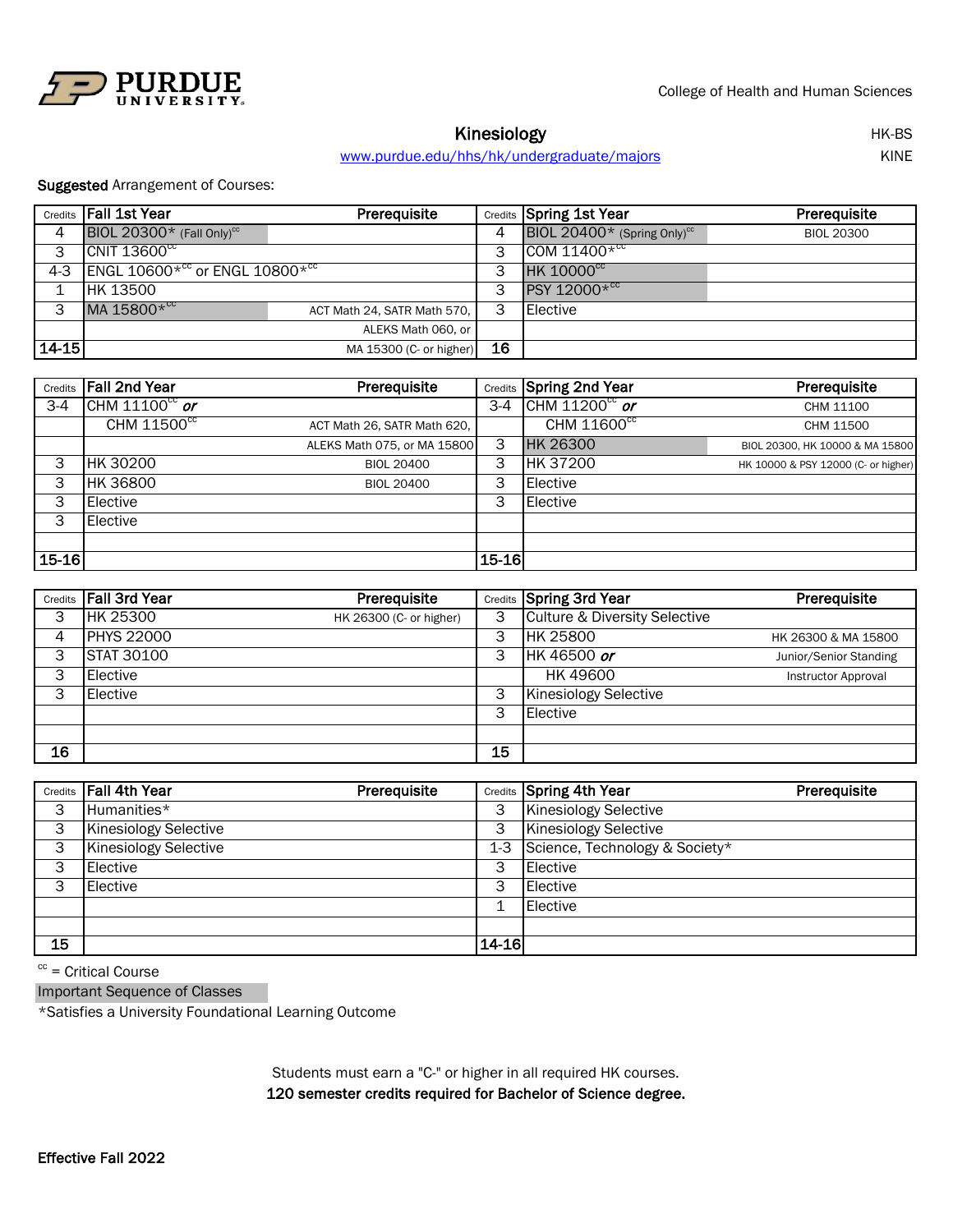

## Kinesiology with Concentration in Clinical Exercise Physiology **HIK-BS**

[www.purdue.edu/hhs/hk/underg](http://www.purdue.edu/hhs/hk/undergraduate/majors)raduate/majors KINE / CEXP

Suggested Arrangement of Courses:

| Credits | l Fall 1st Year                            | <b>Prerequisite</b>         | Credits | Spring 1st Year                            | Prerequisite      |
|---------|--------------------------------------------|-----------------------------|---------|--------------------------------------------|-------------------|
| 4       | BIOL 20300* (Fall Only) <sup>cc</sup>      |                             | 4       | BIOL 20400* (Spring Only) $\mathrm{^{cc}}$ | <b>BIOL 20300</b> |
| 3       | $\overline{CNIT}$ 13600 $\overline{cc}$    |                             | 3       | $COM 11400*cc$                             |                   |
| $4 - 3$ | ENGL 10600 $*^{cc}$ or ENGL 10800 $*^{cc}$ |                             | 3       | <b>HK 10000<sup>cc</sup></b>               |                   |
|         | HK 13500                                   |                             | 3       | PSY 12000* <sup>cc</sup>                   |                   |
| 3       | MA 15800* <sup>cc</sup>                    | ACT Math 24, SATR Math 570, | 3       | Elective                                   |                   |
|         |                                            | ALEKS Math 060, or          |         |                                            |                   |
| 14-15   |                                            | MA 15300 (C- or higher)     | 16      |                                            |                   |

| Credits | <b>Fall 2nd Year</b>     | Prerequisite                | Credits | <b>Spring 2nd Year</b>   | Prerequisite                    |
|---------|--------------------------|-----------------------------|---------|--------------------------|---------------------------------|
| $3-4$   | CHM $11100^{\circ c}$ or |                             | $3-4$   | CHM $11200^\text{cc}$ or | CHM 11100                       |
|         | CHM 11500 <sup>cc</sup>  | ACT Math 26, SATR Math 620, |         | CHM 11600 <sup>cc</sup>  | CHM 11500                       |
|         |                          | ALEKS Math 075, or MA 15800 | 3       | <b>HK 26300</b>          | BIOL 20300, HK 10000 & MA 15800 |
| 3       | <b>HK 22200</b>          | <b>BIOL 20300</b>           | 3       | <b>HK42100</b>           | HK 36800                        |
| 3       | HK 30200                 | <b>BIOL 20400</b>           | 3       | <b>NUTR 30300</b>        |                                 |
| 3       | <b>HK 36800</b>          | <b>BIOL 20400</b>           | 3       | <b>Elective</b>          |                                 |
| 3       | <b>STAT 30100</b>        |                             |         |                          |                                 |
|         |                          |                             |         |                          |                                 |
| $15-16$ |                          |                             | 15-16   |                          |                                 |

| Credits | <b>Fall 3rd Year</b>                     | Prerequisite            | Credits | <b>Spring 3rd Year</b> | Prerequisite                        |
|---------|------------------------------------------|-------------------------|---------|------------------------|-------------------------------------|
| 3       | <b>Culture &amp; Diversity Selective</b> |                         | 3       | HK 25800               | HK 26300 & MA 15800                 |
| 3       | <b>HK 25300</b>                          | HK 26300 (C- or higher) |         | <b>HK 26900</b>        |                                     |
| 3       | HK 42200                                 | HK 36800                | 3       | <b>HK31800</b>         | HK 42200                            |
| 4       | <b>PHYS 22000</b>                        |                         | 3       | HK 37200               | HK 10000 & PSY 12000 (C- or higher) |
| 1-3     | Science, Technology & Society*           |                         | 3       | <b>HK46900</b>         | HK 42100                            |
| $0 - 2$ | Elective                                 |                         | 2       | Elective               |                                     |
|         |                                          |                         |         |                        |                                     |
| 16      |                                          |                         | 15      |                        |                                     |

| Credits | Fall 4th Year   | Prerequisite               | Credits  | Spring 4th Year                | Prerequisite                                        |
|---------|-----------------|----------------------------|----------|--------------------------------|-----------------------------------------------------|
| 2       | <b>HK 41100</b> | HK 42200, HK 46900         | 9        | HK 49201 (400 hour Internship) | HK 26900, HK 41100, &                               |
| 3       | HK 46500 or     | Junior/Senior Standing     |          |                                | <b>Instructor Approval</b>                          |
|         | <b>HK 49600</b> | <b>Instructor Approval</b> | $0 - 3$  | Elective                       |                                                     |
| 3       | <b>HK 48500</b> | <b>BIOL 20400</b>          |          |                                |                                                     |
| 3       | Humanities*     |                            |          |                                | <b>Note:</b> Students may also do internship during |
| 3       | Elective        |                            |          |                                | the summer and graduate in August.                  |
| 3       | Elective        |                            |          |                                |                                                     |
|         |                 |                            |          |                                |                                                     |
| 17      |                 |                            | $9 - 12$ |                                |                                                     |

 $cc =$  Critical Course

Important Sequence of Classes

\*Satisfies a University Foundational Learning Outcome

120 semester credits required for Bachelor of Science degree. Students must earn a "C-" or higher in all required HK courses.